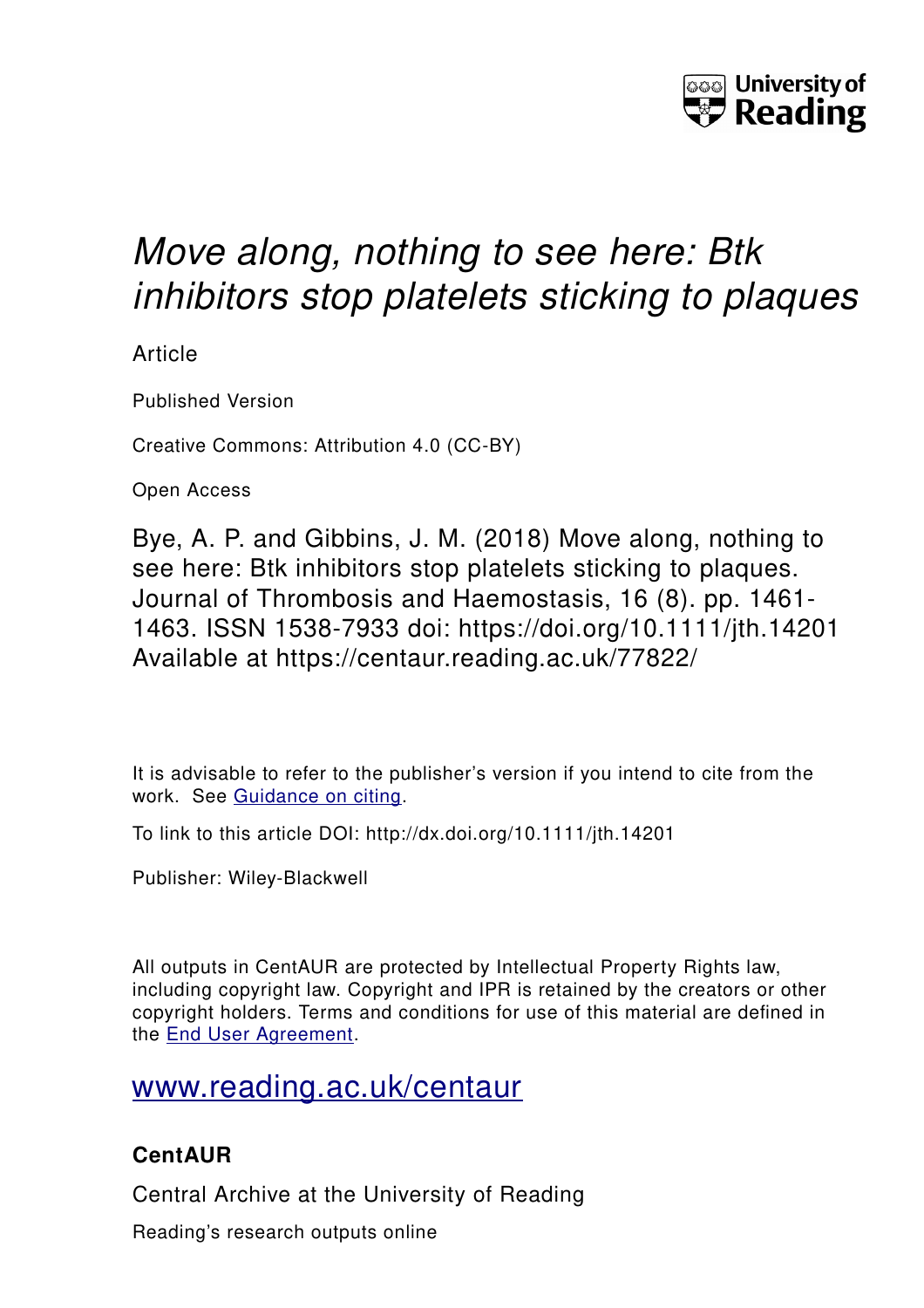### NEIGHBORHOOD WATCH

### Move along, nothing to see here: Btk inhibitors stop platelets sticking to plaques

#### A. P. BYE and J. M. GIBBINS

Institute for Cardiovascular and Metabolic Research, University of Reading, Reading, UK

To cite this article: Bye AP, Gibbins JM. Move along, nothing to see here: Btk inhibitors stop platelets sticking to plaques. J Thromb Haemost 2018; 16: 1461–3.

Platelets have evolved an intricate array of overlapping mechanisms to respond effectively to vessel damage by forming a clot to minimize blood loss. Unfortunately, these same responses may also be triggered by atherosclerotic lesions in diseased arteries. Vessels can become occluded when platelets form a thrombus at the site of a ruptured plaque, causing myocardial infarction (MI) or ischemic stroke, depending on where the thrombus forms or where a resulting embolus becomes lodged.

Current therapy following MI or ischemic stroke involves treatment with antiplatelet drugs to reduce the risk of recurrent events by inhibiting one or more of the mechanisms that drive the formation of a platelet thrombus. However, the overlap between the mechanisms that drive pathological thrombus formation and those that facilitate hemostasis means that patients receiving antiplatelet medication are at higher risk of hemorrhage, including intracranial hemorrhage and gastrointestinal bleeding. The benefits of current antiplatelet therapy outweigh the risks for patients, but there is still a need for safer antiplatelet therapies that do not compromise hemostasis to better serve this patient population, which is large and growing globally.

In order to develop new antiplatelet drugs, researchers must consider the similarities and differences between the pathological process of thrombosis and the physiological process of hemostasis. Platelets skim over the surfaces of vascular endothelial cells, scanning for collagen and other exposed subendothelial matrix proteins that serve as environmental cues indicating that vessel damage has

Correspondence: Alexander Paul Bye, Institute for Cardiovascular and Metabolic Research, School of Biological Sciences, Harborne Building, University of Reading, Whiteknights, Reading RG6 6AS, UK

Tel.:  $+44$  (0)118 378 4562 E-mail: a.bye@reading.ac.uk

Received: 30 May 2018 Manuscript handled by: T. Lisman Final decision: P.H. Reitsma, 6 June 2018 occurred. The initial interaction with exposed collagen occurs via the plasma protein von Willebrand factor, which binds to collagen and undergoes conformational change at high shear rates (present in arteries), enabling the platelet protein glycoprotein (GP) Iba to bind to it. Collagen is also recognized directly by the platelet GPVI receptor and integrin  $\alpha_2\beta_1$ , which, together, mediate adhesion to collagen and trigger a cascade of intracellular signaling events that ultimately help the aggregate to grow and become stable. Atherosclerotic plaques are rich in collagen and provide a strong environmental cue to platelets to adhere and form an aggregate within the lumen of the vessel. The intracellular signaling processes stimulated in both scenarios are similar, and result in the platelets synthesizing thromboxane  $A_2$  and secreting ADP, which, via paracrine and autocrine mechanisms, act as secondary mediators to recruit platelets to the growing aggregate and stabilize it. The antiplatelet drugs aspirin and P2Y12 inhibitors such as clopidogrel or ticagrelor target these positive feedback mechanisms to limit thrombus growth and prevent vessel occlusion. The success of these drugs in providing relatively safe platelet inhibition can be understood in the context of the 'core' and 'shell' model of thrombus formation, whereby a core of platelets is strongly activated by direct contact with collagen, and is surrounded by an outer shell of weakly activated platelets stimulated by secondary mediators. In this model, the core is required for hemostasis, whereas the shell is partially redundant but serves a pathological role in thrombosis by causing vessel occlusion. However, both aspirin and P2Y12 inhibitors are associated with increased rates of hemorrhage, suggesting that either these drugs are not sufficiently specific in targeting the shell, or the shell is also important for hemostasis.

Although the environment of an atherosclerotic plaque and that of a damaged blood vessel have similarities, some in vitro studies have identified differences that could be exploited pharmacologically to provide platelet inhibition specifically in the context of atherothrombosis while sparing normal hemostasis. One such difference concerns the morphologically distinct forms of type I and type III collagen present in atherosclerotic plaques, which trigger

This is an open access article under the terms of the [Creative Commons Attribution](http://creativecommons.org/licenses/by/4.0/) License,

which permits use, distribution and reproduction in any medium, provided the original work is properly cited.

<sup>© 2018</sup> The Authors. Journal of Thrombosis and Haemostasis published by Wiley Periodicals, Inc. on behalf of International Society on Thrombosis and Haemostasis.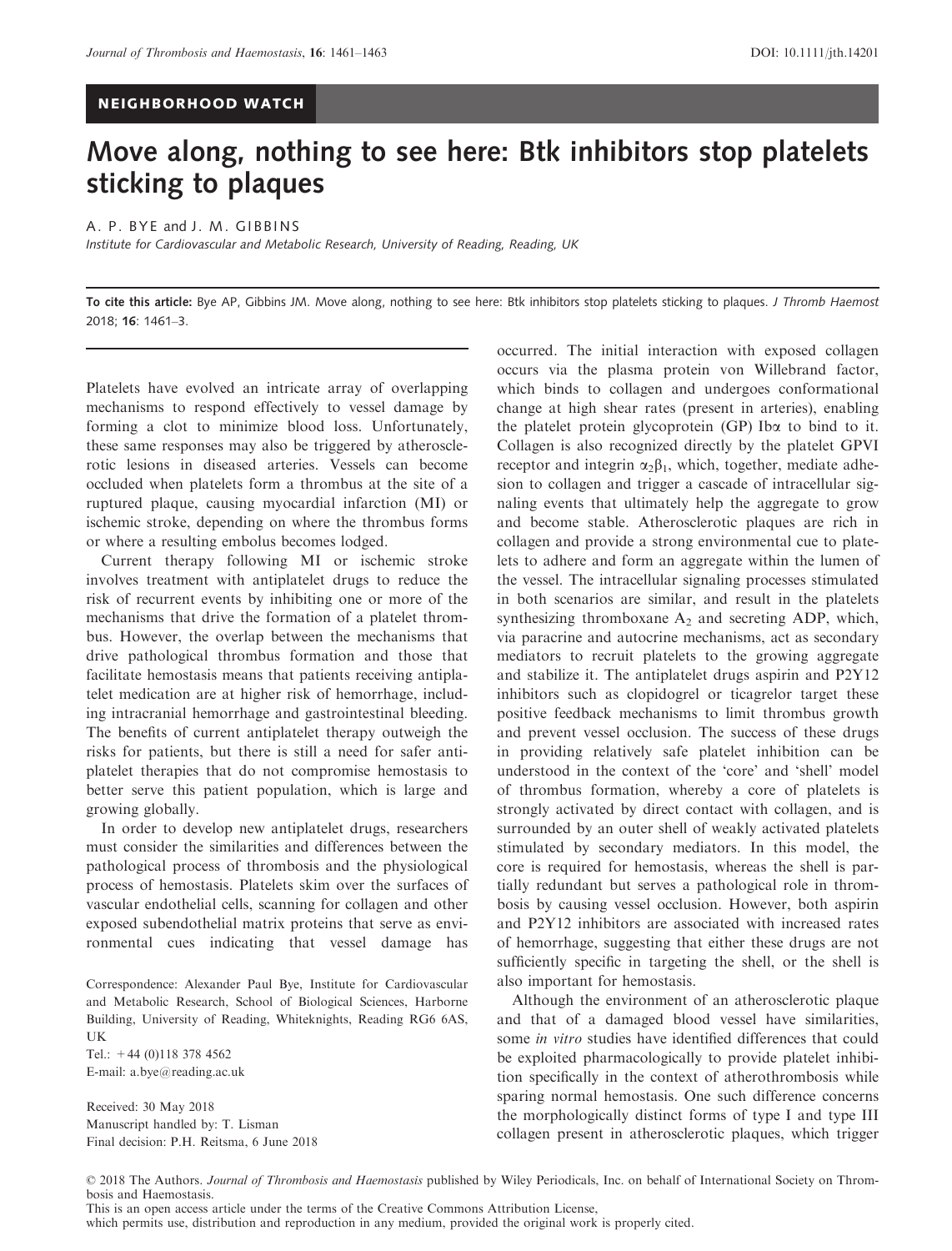thrombus formation via GPVI but not via integrin  $\alpha_2\beta_1$ [1]. The traditional model of the interaction of platelets with collagen involves complementary roles for integrin  $\alpha_2\beta_1$  in mediating adhesion, and GPVI in stimulating intracellular signaling and full platelet activation. However, patients who are genetically deficient in platelet GPVI do not suffer from severe bleeding, suggesting that the role of GPVI is not as critical for hemostasis as its role as the primary mediator of collagen-evoked platelet activation might suggest. The observations that GPVI is critical for thrombus formation on atherosclerotic plaques but partially redundant for normal hemostasis prompted the development of GPVI inhibitors for antiplatelet therapy, which are currently undergoing clinical trials (e.g. clinicaltrials.gov NCT03312855). Meanwhile, the first clinical Bruton's tyrosine kinase (Btk) inhibitor, ibrutinib, has been approved for the treatment of chronic lymphocytic leukemia and mantle cell lymphoma, and has been found to cause GPVI-specific platelet dysfunction in patients. Btk is targeted for the treatment of B-cell lymphomas because of its central role in the signaling pathway that promotes the development of B cells and contributes towards malignancy. The role of Btk in platelets had already been established in studies of mice deficient in Btk and in humans with X-linked gammaglobulinemia who lack functional Btk; these studies reported that GPVI signaling was at least partially dependent on the presence of functional Btk. Btk and its family member Tec are known to couple the GPVI receptor to phospholipase  $C\gamma$  activation and the release of  $Ca^{2+}$  from intracellular stores into the cytosol, which is a critical step in collagen-evoked platelet activation. Like GPVI inhibitors, ibrutinib does not abolish adhesion to collagen under flow, suggesting that other receptors and pathways are able to compensate for the loss of Btk activity downstream of GPVI. However, unlike the absence of severe bleeding in patients with GPVI or Btk deficiencies, ibrutinib does increase the risk of major bleeding, suggesting that the effects of ibrutinib on platelet function cannot be fully attributable to loss of Btk or GPVI signaling. In support of this, ibrutinib was found to inhibit platelet function downstream of other adhesion receptors, including GPIb and integrin  $\alpha_{\text{IIb}}\beta_3$ , and to inhibit other platelet kinases, most importantly Tec and Src family kinases [2,3]. Trials of the more specific, second-generation Btk inhibitor acalabrutinib showed no incidents of major bleeding, and, although the drug was found to inhibit GPVImediated aggregation, it did not inhibit thrombus formation on native type I collagen [4].

The growing body of evidence surrounding Btk inhibitors and their effects on platelets begs the question of their potential efficacy in the prevention of atherothrombosis. The recent study by Busygina et al. sought to address this idea directly by studying the effects of Btk inhibitors in vitro and ex vivo on the interactions of platelets with atherosclerotic plaque tissue derived from carotid endarterectomy specimens [5]. Thrombus formation on homogenized plaque or tissue sections under flow was abolished by treatment of whole blood with the Btk inhibitors ibrutinib, acalabrutinib, and ONO/GS-4059 (a new-generation Btk inhibitor, also referred to as tirabrutinib). However, thrombi forming on native type I collagen were unaffected by acalabrutinib or ONO/GS-4059, and only partially inhibited by higher concentrations of ibrutinib. The finding that ibrutinib abolished thrombus formation on plaque tissue, but only partially inhibited thrombus formation on type I collagen, was recapitulated with blood samples from patients receiving ibrutinib orally (420 mg daily). The authors argue that the use of plaque tissue and the use of native type I collagen represent the pathological process of atherothrombosis and the physiological process of hemostasis, respectively, and therefore that Btk inhibitors preferentially target the pathological processes while sparing hemostasis. If this model is correct, Btk inhibitors could represent an entirely new approach to antiplatelet therapy, whereby the interaction of platelets with the culprit lesion that triggers vascular events is selectively prevented, while the ability of platelets to trigger clotting in response to damaged, non-diseased tissue is spared. This view requires acceptance of the simplified models of hemostasis and thrombosis used in the study, which cannot fully incorporate rheological considerations, the contribution of coagulation or extracellular  $Ca^{2+}$  entry, and numerous other factors that contribute to these processes. However, short of utilizing a more complex animal model in which thrombosis is triggered by atherosclerotic plaque rupture or erosion, it would be difficult to improve on the approach taken by Busygina et al.

Busygina *et al.* also theorized that the irreversible mode of action of ibrutinib could be exploited to achieve inhibition with low or intermittent dosing, owing to the lack of protein turnover in the anucleate platelet. Antiplatelet therapy with the irreversible cyclooxygenase 1 inhibitor aspirin exploits the lack of platelet protein turnover to provide effective platelet inhibition at low doses while minimizing off-target effects. Utilizing this approach, the authors were able to selectively block thrombus formation on plaque material by orally dosing healthy volunteers with 120 mg of ibrutinib every day or every other day, and achieve similar levels of inhibition as observed in patients receiving 420 mg daily. The use of low-dose ibrutinib for antiplatelet therapy could reduce adverse events and avoid the off-target inhibition of Src family kinases that is likely to underpin severe platelet dysfunction and bleeding caused by higher concentrations of ibrutinib [6]. This strategy could be even more effective with the more specific Btk inhibitor acalabrutinib, which was only utilized in the in vitro part of the study, but may be associated with fewer adverse events [4].

Overall, the study provides a compelling basis for thinking of Btk inhibitors as potential antiplatelet drugs.